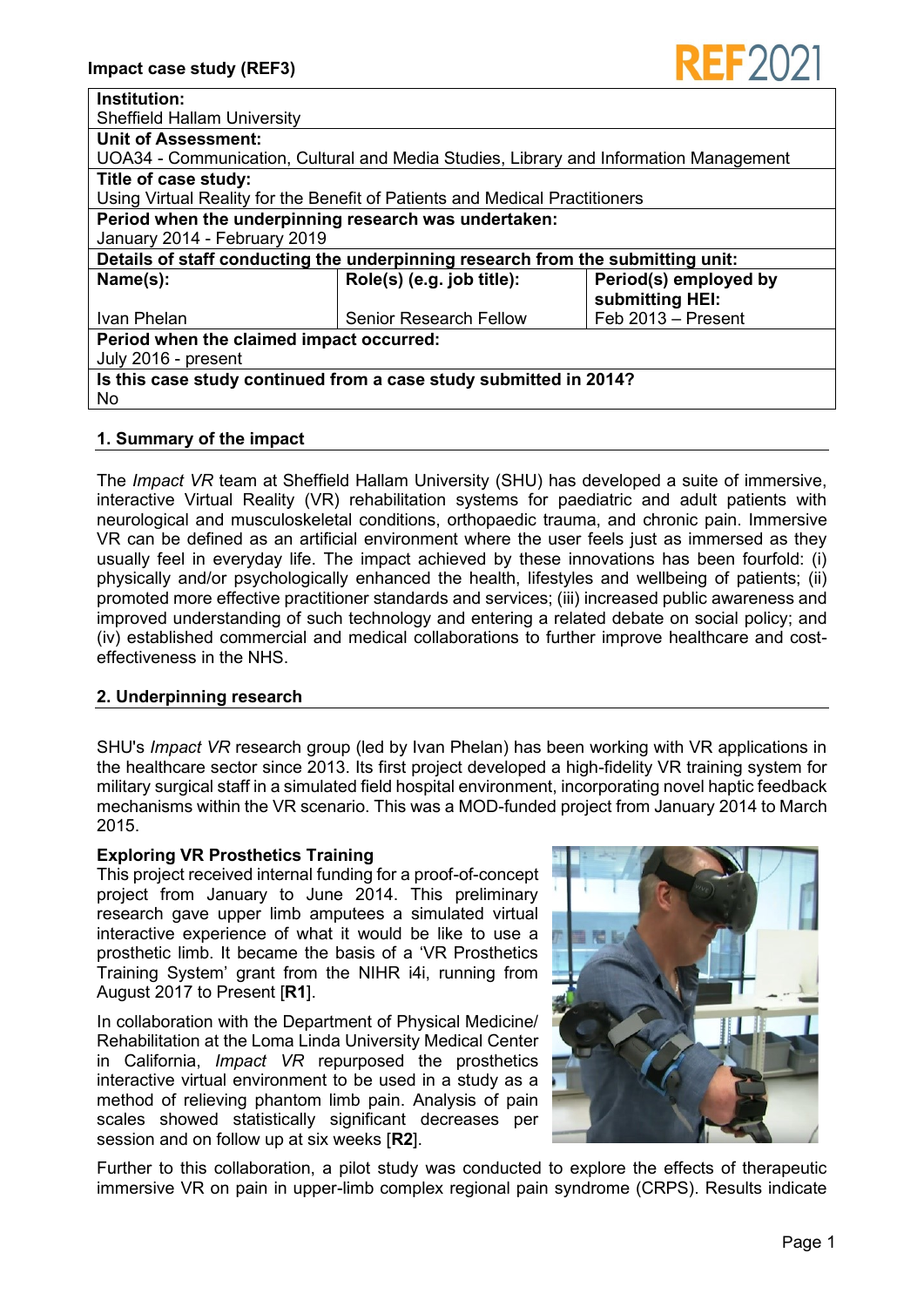

that four of the six participants reported a subjective improvement in their pain and daily function [**R3**].

### **VR distraction from pain during burns dressings at Sheffield Teaching Hospital (STH)**

This MRC-funded project ran from August 2016 to December 2017. It sought to investigate possible ways of reducing the pain and anxiety experienced by burns victims by using immersive VR distraction techniques. This involved engaging patients in 'passive' or 'active' VR scenarios (the latter requiring the individual to actively participate rather than passively observe). In keeping with *Impact VR*'s customary modus



operandi, these scenarios were developed following a consultative workshop which included two burn survivors, games designer, a clinical psychologist and a SHU psychologist with prior experience as a burns nurse. Immersive distraction techniques were tested out in trials involving 15 university students (10 men and five women) [**R4**], before being reapplied to burns victims in a hospital setting [**R5**].

A clinical trial conducted with 5 in-patients (with a mean age of 48.2) at the Burns Unit showed how, during the VR exposure, the burn-injured patients experienced considerably less pain and/or anxiety (according to score-ratings of 0 to 100), compared to conventional dressings sessions, which are typically extremely painful. It was those immersive scenarios that possessed high degrees of patient presence and engagement which proved the most effective. This suggests that 'as well as reducing the negative impacts of dressing change on pain, anxiety, and distress, immersive VR can create positive experiences of fun, challenge, and laughter, 'lightening' the experience for all parties.' [**R5**]. A post-study staff focus group highlighted their enthusiasm for, and eagerness to utilise such an innovation in their practice [**R5**].

# **VR upper limb rehabilitation with Sheffield Children's Hospital (SCH)**



This MRC-funded project ran from August 2017 to February 2019, the principal aim of which was to develop immersive VR scenarios for children with upper limb injuries, to facilitate a less painful and more effective recovery of limb movement. Playtests were carried out at Sheffield schools with physiotherapists to identify potential issues and steer the design of the system before the clinical trials.

# **3. References to the research**

- **R1**. **Phelan, I**., Arden, M., Garcia, C. & Roast, C. (2015). Exploring virtual reality and prosthetic training. In: T. Hollerer., V. Interrante., A. Lecuyer & J.E. Swan (eds.) *Proceedings 2015 IEEE Virtual Reality Conference* (VR). Arles, France, 23-27 March, 2015. Piscataway, NJ, IEEE, 353-354.<https://doi.org/10.1109/VR.2015.7223441>
- **R2**. Chau, B., **Phelan, I**., Ta, P., Humbert, S., Hata, J., & Tran, D. (2017). Immersive virtual reality therapy with myoelectric control for treatment-resistant phantom limb pain: Case report*. Innovations in Clinical Neuroscience*, 14(7-8), 3. <https://www.ncbi.nlm.nih.gov/pmc/articles/PMC5880370/>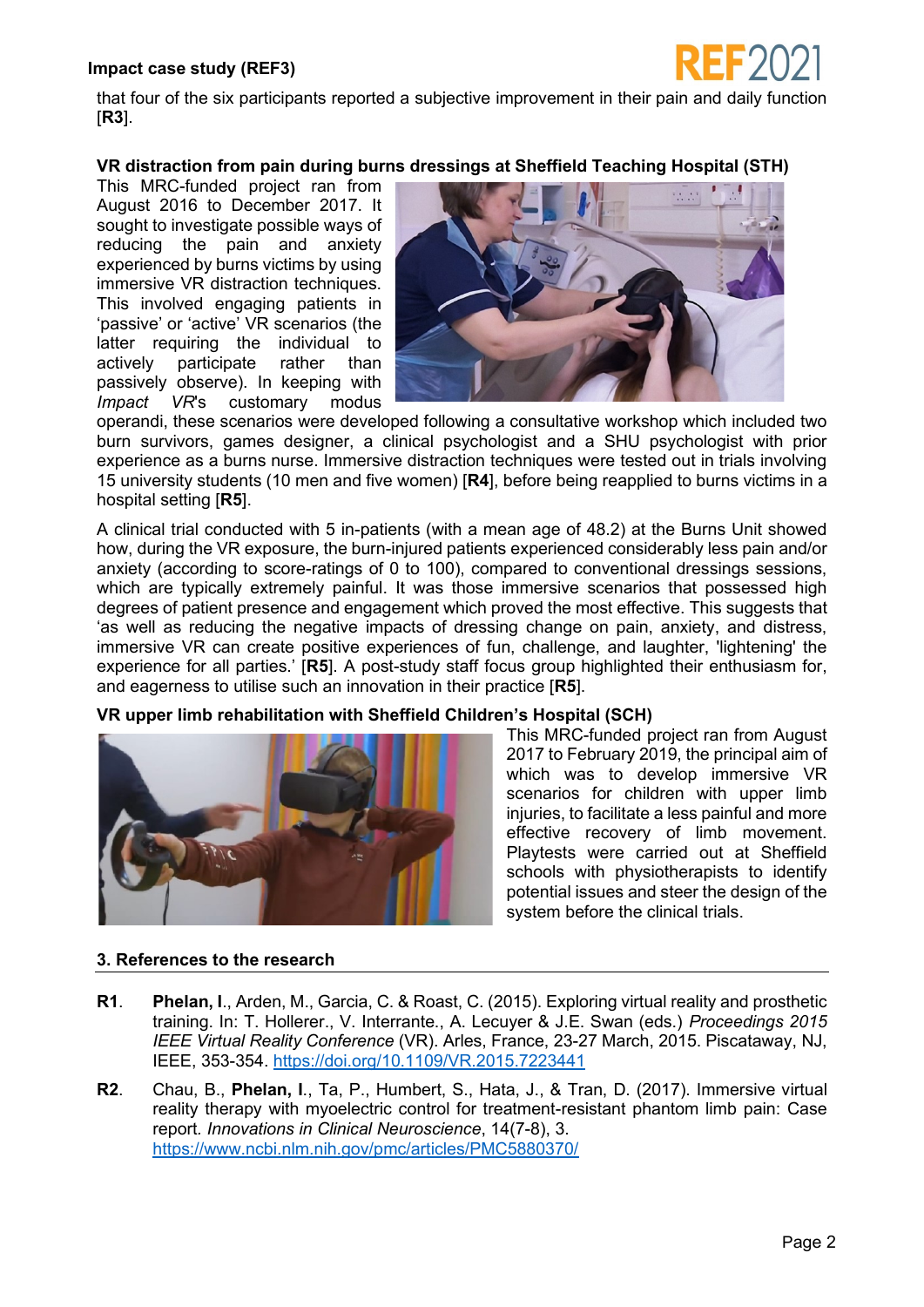

- **R3**. Chau, B., **Phelan, I**., Ta, P., Chi, B., Loyola, K., Yeo, E., & McCowan, B. (2020). Immersive virtual reality for pain relief in Upper Limb Complex Regional Pain Syndrome: A Pilot Study. *Innovations in Clinical Neuroscience*, 17(4-6), 47 <https://www.ncbi.nlm.nih.gov/pmc/articles/PMC7413329/>
- **R4**. **Phelan, I**., Furness, P., Fehily, O., Thompson, A., Barker, N., Lamb, M. & Lindley, S. (2019). A mixed-methods investigation into the acceptability, usability and perceived effectiveness of active and passive virtual reality scenarios in managing pain under experimental conditions. *Journal of Burn Care & Research*, 40(1), 85-90. <https://doi.org/10.1093/jbcr/iry052>
- **R5**. Furness, P., **Phelan, I.,** Babiker, N., Fehily, O., Thompson, A. & Lindley, S. (2019). Reducing pain during wound dressings in burn care using virtual reality: a study of perceived impact and usability with patients and nurses. *Journal of Burn Care & Research*, 40(6), 878-885. <https://doi.org/10.1093/jbcr/irz106>

All articles were rigorously peer-reviewed prior to publication.

#### **4. Details of the impact**

# **(i) Improving Patient Healthcare, Lifestyle and Well-Being**

The suite of projects has succeeded in developing a set of immersive, interactive VR techniques which have considerably improved the health, well-being and lifestyles of children and adults affected by neurological and musculoskeletal conditions, orthopaedic trauma, and chronic pain. The perceived benefits of the interventions are reflected in the testimonials of patients and their relatives, which show enhanced satisfaction and greater freedom from pain [**E1**].

*'It [VR intervention] was like I was picking up things with my own arm'; 'I enjoyed using a hand for the first time in my life!'* (Trans-radial amputee)

*'It [VR intervention] took my mind off from pain and made me concentrate in the VR, this is a good fall-back'; 'I would like to always have this even if I had to pay for it'* (adult burns patients)

'*I was doing something I enjoy'; 'It [rehabilitation exercise] was much easier to do'; 'I didn't notice any pain'* (upper limb rehabilitation paediatric patients)

*'She [patient] didn't look as though she was in pain at all. She looked as though she could've done a lot more [movements] than she realises possible'* (family member)

A clinical trial of 10 children aged 9-16, who were receiving rehabilitation after burn injuries (n = 6) or bone fractures ( $n = 4$ ) showed a reduction in the experience of pain and difficulty rated overall as lower than usual, both with median scores of 3 (pain range 0-6.5; difficulty range 0-7). Enjoyment was rated as much higher than usual, with a median rating of 10 (range 8-10). Physiotherapists use a goniometer to record patients' range of movement (ROM), which showed a marked improvement [**E1**].

The upper limb rehab system was repurposed as part of a chronic pain management program for InHealth Pain Management Solutions. Tom Sheldon (Physiotherapist Specialist at InHealth) has reported that '*the use of VR transitioned well to this community setting and encouraged people to move in ways that they have not done for some time. Patients received VR headsets to take home, and the feedback was entirely positive once people had become accustomed to using the technology. We found that individuals who were quite severely socially isolated found that they were able to engage with new experiences and new ways of exploring their world'*. [**E2**].

# **(ii) Enhancing Medical Practice**

The testimonials of NHS practitioners in Yorkshire and Lancashire also reflect the advancements made by *Impact VR*. Burns unit staff were able to spend more time on changing dressings and removing more surgical staples, all of which helps speed up the healing process: '*She [patient] was not in need of any extra analgesia during, before or after the dressing changes. Normally she would have asked for some'; 'Normally he [patient] does not allow the staff to do what we want to do because of the pain, whereas with the VR he allowed me to do that*.' [**E1**].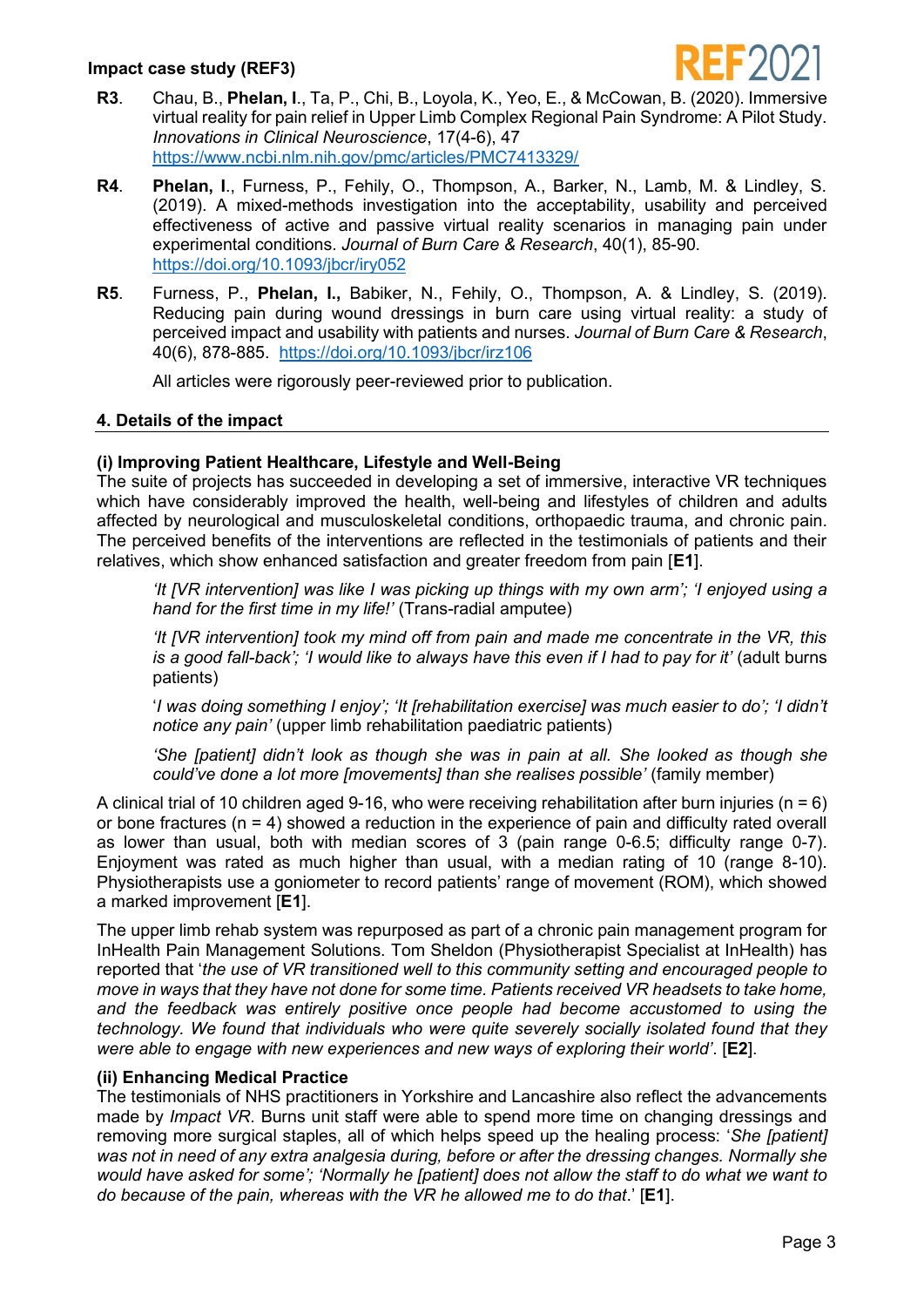The physiotherapists who participated in the VR rehabilitation study thought that VR techniques of this nature (active immersive VR) would form the cornerstone of future rehabilitation, treatment and therapy: '*I would feel very positive if VR technology were gradually to come into the clinical areas and be used more widely and routinely in the care of children in the future*.' [**E1**].

A direct Twitter message from a staff member who participated in the VR study for burns patients stated how it changed the way they approached their role. '*I was the Student Nurse on placement in the burns unit when you were testing your VR therapy […]. It [VR intervention] was the inspiration for my last assignment which I did on pain management in burns and managed to incorporate what I learned from you within it. So thank you*.' [**E2**].

Professor Paul Dimitri (Director of Research & Innovation at SCH) writes, '*We received very positive feedback about this novel rehabilitation method from health rehabilitation staff, patients and parents. It was clear that children who needed to undergo painful rehabilitation procedures, rapidly overcame their pain to participate in the exercises to facilitate their recovery*.' As Professor Dimitri further explains, these procedures are now being introduced in various clinical settings, since '*We were keen to integrate VR into regular clinic use as soon as we could, and potentially*  in patients' homes where it could have even greater benefits, improving the delivery of *rehabilitation in an effective way to benefit patients and staff'*. The success of the upper limb rehabilitation trial led to additional funding to create a refined and portable version of the system to be trialled in the homes of SCH patients to reduce the strain on the clinics and improve adherence to physiotherapy. SCH has approved a large scale, pilot trial for 18 months for upper limb rehabilitation (currently paused due to COVID-19) [**E2**].

# **(iii) Contributing to Public Understanding and Policy Debate**

A Wellcome Trust-funded project has been exhibited in local museums, the National Museum of Scotland and the World Para Athletics Championships in London in July 2017. A range of interactive activities and exhibits were developed that focused on joint physiology, prosthetics, and the lived experience of people with limb loss. The combined visitor count from all events was 12,236. Questionnaire and poster evaluation demonstrated increased knowledge in all areas of the exhibition by the majority of attendees, was enjoyed by visitors who evaluated the exhibits favourably: '*Overall, the exhibition was an engaging and interesting experience for visitors and offered something for adults and family groups alike. Visitors left the exhibition having learnt about the challenges of living with limb loss and how technologies can help to overcome some of these difficulties'*. In terms of overall enjoyment and value of the exhibitions, visitors gave an average rating of 4.5/5, and visitors left the exhibition feeling considerable better informed about all of the areas that were covered [**E3**].

One of the visitors, an amputee himself, learnt about modern prosthetics as a result of attending the exhibition at Weston Park, and met Kevin (the amputee demonstrating the use of his advanced prosthetic arm). Despite being in his 70s he decided that he wanted a new prosthetic and has now been fitted with a modern myoelectric prosthetic arm [**E3**].

Upper limb rehab was shown on BBC Click, BBC Breakfast and YouTube - 06/02/19 - 5,498,021 views. An email was received from a member of the public asking if similar techniques could help with conditions like Functional Neurological Disorder which manifests as a motor dysfunction/gait disorder. '*On seeing the programme I had a feeling of hope that maybe a VR experience such as the children were having could be developed to immerse someone who needs to use diversion in such a way that the brain could be fooled, and normal function restored. I am retired now but once was a nurse. I can see how research such as yours will continue to have momentum and impact'* [**E4**, **E5**].

VR Prosthetics was demonstrated during the visit of the Duke of Sussex to SHU, was featured on regional and national television news and the use of VR was tweeted by the Royal Family – 25/07/19 with 2.6K 'likes' from the public [**E6**].

*Impact VR* contributed to the Digital Healthcare and Healthy Living Task Force workshops for the National Centre for Universities and Business held on 05/12/2016 and 21/03/2017 [**E7**]. This also formed part of the Evidencing Digital Health Tools workshop working group led by NHS England on 18/07/2018 and the National Institute for Health and Care Excellence (NICE), Public Health England, MedCity and Digital Health. This fed into the initial NICE evidence standards framework